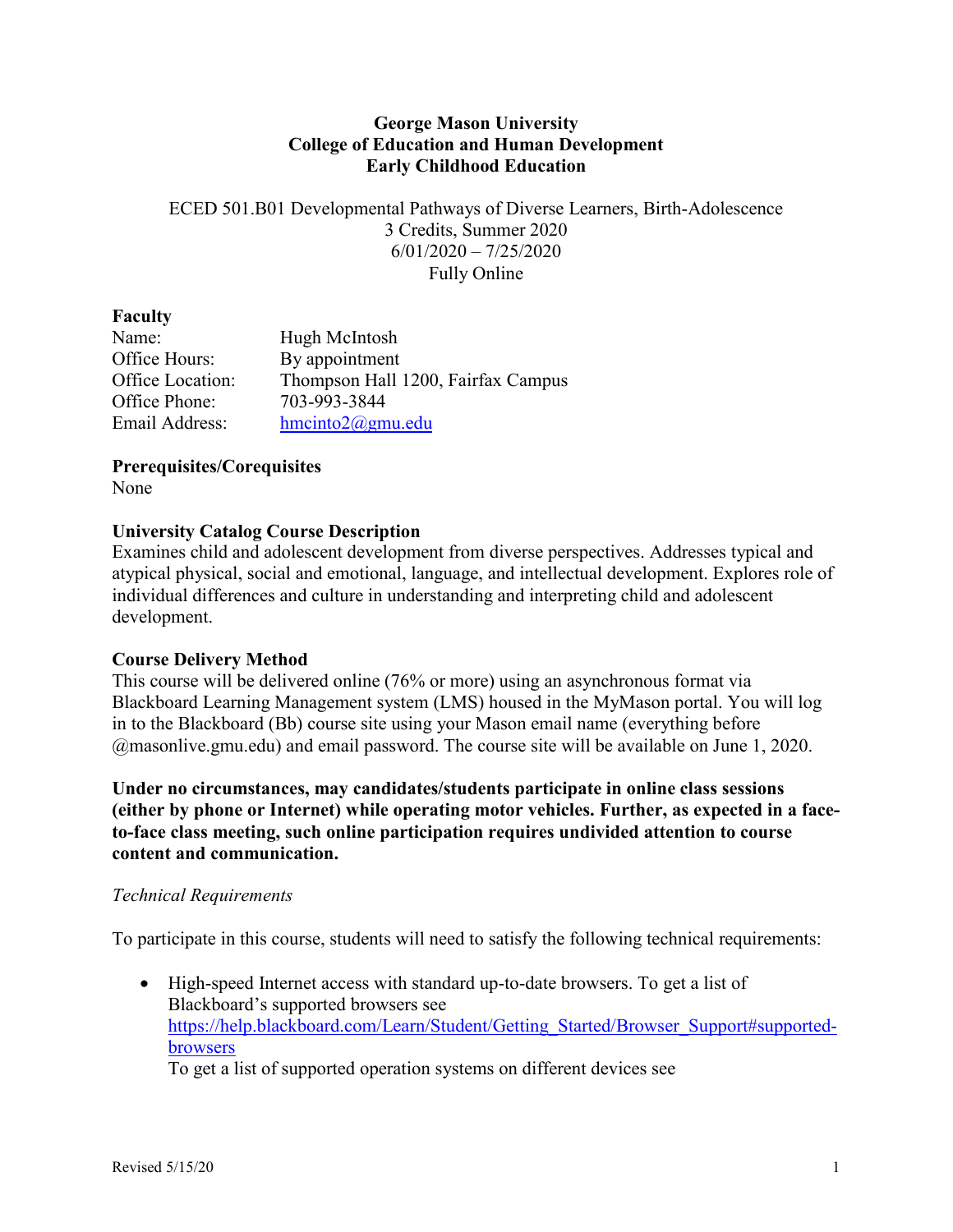[https://help.blackboard.com/Learn/Student/Getting\\_Started/Browser\\_Support#tested](https://help.blackboard.com/Learn/Student/Getting_Started/Browser_Support#tested-devices-and-operating-systems)[devices-and-operating-systems](https://help.blackboard.com/Learn/Student/Getting_Started/Browser_Support#tested-devices-and-operating-systems)

- Students must maintain consistent and reliable access to their GMU email and Blackboard, as these are the official methods of communication for this course.
- Students will need a headset microphone for use with the Blackboard Collaborate web conferencing tool.
- Students may be asked to create logins and passwords on supplemental websites and/or to download trial software to their computer or tablet as part of course requirements.
- The following software plug-ins for PCs and Macs, respectively, are available for free download:
	- o Adobe Acrobat Reader:<https://get.adobe.com/reader/>
	- o Windows Media Player: <https://support.microsoft.com/en-us/help/14209/get-windows-media-player>
	- o Apple Quick Time Player: [www.apple.com/quicktime/download/](http://www.apple.com/quicktime/download/)

# *Expectations*

- Course Week: Because asynchronous courses do not have a "fixed" meeting day, our week will start on Monday, and finish on Sunday. Our course week will begin on the day that our synchronous meetings take place as indicated on the Schedule of Classes.
- Log-in Frequency: Students must actively check the course Blackboard site and their GMU email for communications from the instructor, class discussions, and/or access to course materials at least 4 times per week.
- Participation: Students are expected to actively engage in all course activities throughout the semester, which includes viewing all course materials, completing course activities and assignments, and participating in course discussions and group interactions.
- Technical Competence: Students are expected to demonstrate competence in the use of all course technology. Students who are struggling with technical components of the course are expected to seek assistance from the instructor and/or College or University technical services.
- Technical Issues: Students should anticipate some technical difficulties during the semester and should, therefore, budget their time accordingly. Late work will not be accepted based on individual technical issues.
- Workload: Please be aware that this course is **not** self-paced. Students are expected to meet *specific deadlines* and *due dates* listed in the **Class Schedule** section of this syllabus. It is the student's responsibility to keep track of the weekly course schedule of topics, readings, activities and assignments due.
- Instructor Support: Students may schedule a one-on-one meeting to discuss course requirements, content, or other course-related issues. Those unable to come to a Mason campus can meet with the instructor via telephone or web conference. Students should email the instructor to schedule a one-on-one session, including their preferred meeting method and suggested dates/times.
- Netiquette: The course environment is a collaborative space. Experience shows that even an innocent remark typed in the online environment can be misconstrued. Students must always re-read their responses carefully before posting them, so as others do not consider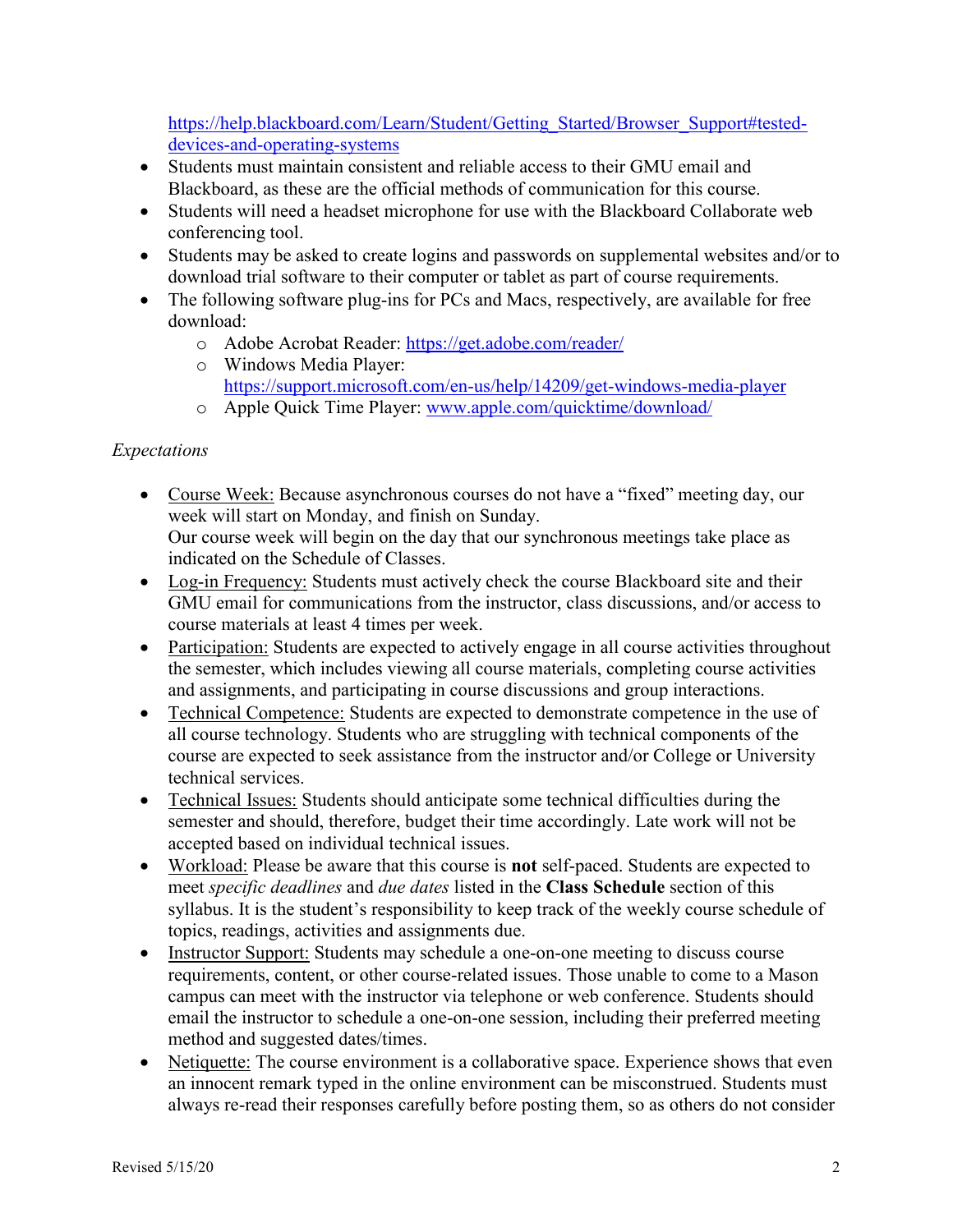them as personal offenses. *Be positive in your approach with others and diplomatic in selecting your words*. Remember that you are not competing with classmates, but sharing information and learning from others. All faculty are similarly expected to be respectful in all communications.

• Accommodations: Online learners who require effective accommodations to ensure accessibility must be registered with George Mason University Disability Services.

### **Learner Outcomes or Objectives**

This course is designed to enable students to do the following:

- 1. Describe the physical, social, emotional, speech and language, and intellectual development of diverse learners from birth through adolescence and explain how to use these understandings to guide learning experiences and relate meaningfully to students.
- 2. Describe the major theories of development and critically examine the theories as they apply to the lives of culturally, linguistically, ability, and socioeconomically diverse children and their families, including children with economic, social, racial, ethnic, religious, physical, and intellectual differences.
- 3. Examine the transactional nature of overall development in the context of the family, community, socioeconomic status, and culture.
- 4. Identify environmental and biological/physical/medical at-risk factors that can contribute to possible developmental disabilities, developmental issues, and atypical development across the physical, social, emotional, speech and language, and intellectual domains.
- 5. Discuss the etiology of and use multiple criteria to identify developmental disorders, including attention deficit disorders, developmental disorders, and giftedness.
- 6. Identify typical developmental milestones of diverse children from birth through adolescence and their cultural and socioeconomic variations.
- 7. Observe and describe overall development in the physical, intellectual, speech and language, social, and emotional domains as it occurs in natural environments and through play.
- 8. Explain how research is currently documenting children's development across time.
- 9. Exhibit standards of professionalism, ethical standards, and personal integrity in interactions with classmates, the instructor, and others.
- 10. Use writing as an instructional and assessment tool to generate, gather, plan, organize, and to communicate for a variety of purposes; integrate correct written conventions (i.e., grammar, usage, mechanics, and spelling); and format using current APA style.

**Professional Standards –** Virginia Professional Studies Competencies, Virginia Early Childhood Special Education Endorsement Competencies, Virginia Early/Primary Education PreK-3 EPK3 Endorsement Competencies, Interstate Teacher Assessment and Support Consortium (InTASC) Standards, Council of Exceptional Children (CEC) and Division of Early Childhood (DEC) Standards, and National Association for the Education of Young Children (NAEYC) Standards

Upon completion of this course, students will have met the following professional standards:

#### **Virginia Professional Studies Competencies**

Human Growth and Development (Birth Through Adolescence)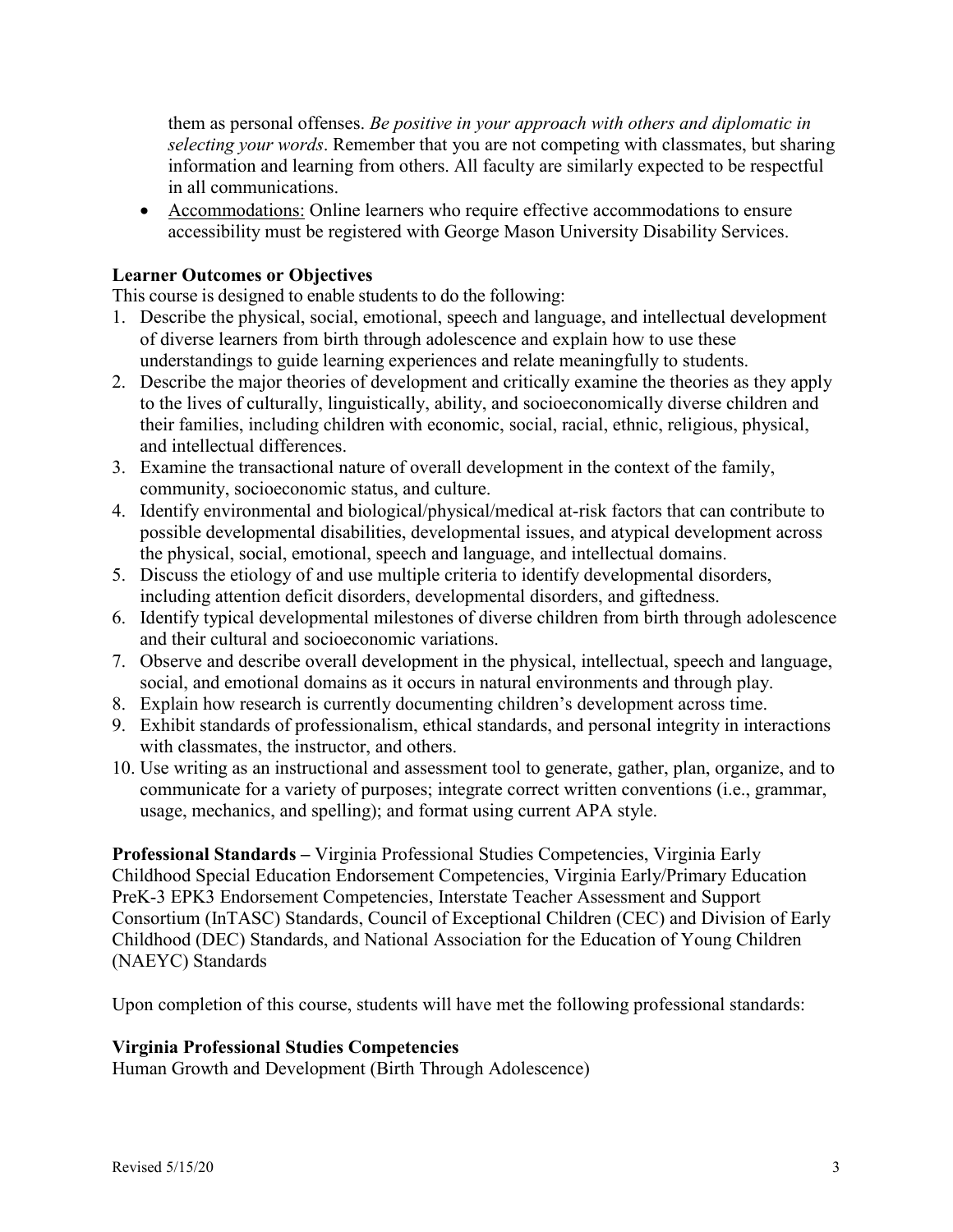## **CEC Standard Elements**

*CEC 1.1 Beginning special education professionals understand how language, culture, and family background influence the learning of individuals with exceptionalities. CEC 1.2 Beginning special education professionals use understanding of development and individual differences to respond to the needs of individuals with exceptionalities.*

### **NAEYC Standard Elements**

*NAEYC 1a Knowing and understanding young children's characteristics and needs. NAEYC 1b Knowing and understanding the multiple influences on development and learning.*

#### **Required Textbooks**

- American Psychological Association. (2020). *Publication manual of the American Psychological Association* (7th ed.). Washington, DC: Author. ISBN: 9781433832178
- Lightfoot, C., Cole, M., & Cole. S. (2018). *The development of children* (8th ed.). New York, NY: Worth. ISBN: 9781464178863

#### **Resource Articles**

- Bianco, F., Lombardi, E., Massaro, D., Castelli, I., Valle, A., Marchetti, A., & Lecce, S. (2019). Enhancing advanced theory of mind skills in primary school: A training study with 7-to 8-year-olds. *Infant and Child Development, 28*(6), 1-16. doi:10.1002/icd.2155
- Brink, K. A., Gray, K., & Wellman, H. M. (2019). Creepiness creeps in: Uncanny valley feelings are acquired in childhood. *Child Development, 90,* 1202-1214. doi:10.1111/cdev.12999
- Burns-Nader, S., Scofield, J., & Jones, C. (2019). The role of shape and specificity in young children's object substitution*. Infant and Child Development, 28*(2)*,* 1-18*.*  doi:10.1002/icd.2124
- Dillman, J., Gehb, G., Peterlein C. ,& Schwarzer, G. (2019). Joint visual attention and locomotor experience: A longitudinal study of infants with treated idiopathic clubfoot*. Infant and Child Development, 28*(2), 1-15. doi: 10.1002/icd.2118
- Forma, V., Anderson, D. I., Provasi, J., Soyez, E., Martial, M., Huet, V., Granjon, L., Goffinet, F., & Barbu-Roth, M. (2019). What does prone skateboarding in the newborn tell us about ontogeny of human locomotion? *Child Development, 90*, 1286-1302. doi:10.1111/cdev.13251
- Gámez, P. B., Griskell, H. L., Sobrevilla, Y. N., & Vazquez, M. (2019). Dual language and English-only learners' expressive and receptive language skills and exposure to peers' language. *Child Development, 90*, 471-479. doi:10.1111/cdev.13197
- Leach, J., Howe, N., & DeHart, G. (2019). "Let's make a place where giants live!": Children's communication during play with siblings and friends from early to middle childhood. *Infant and Child Development, 28*(6), 1-17. doi: 10.1002/icd.2156
- Li, Z., Liu, S., Hartman, S., & Belsky, J. (2018). Interactive effects of early-life income harshness and unpredictability on children's socioemotional and academic functioning in kindergarten and adolescence. *Developmental Psychology, 54*(11), 2101-2112. doi: 10.1037/dev0000601
- Liu, et al. (2019). The unique role of father-child numeracy activities in number competence of very young Chinese children. *Infant and Child Development, 28*(4), 1-16. doi: 10.1002/icd.2135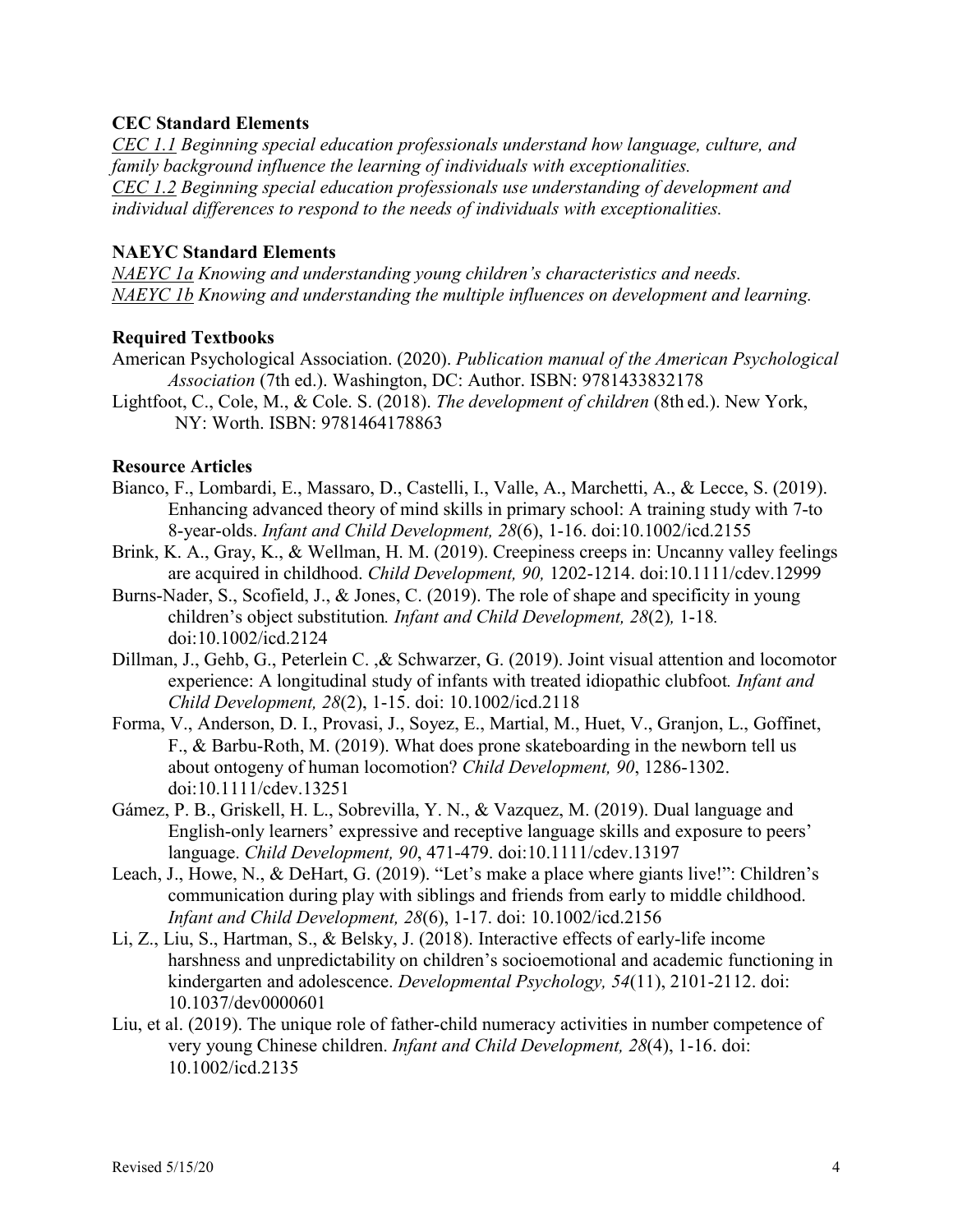- McCoy, D. C., Jones, S., Roy, A., & Raver, C. C. (2018). Classifying trajectories of social– emotional difficulties through elementary school: Impacts of the Chicago School Readiness Project. *Developmental psychology*, *54*(4), 772.
- Moser, T., Reikerås, E., & Egil Tønnessen, F. (2018). Development of motor-life-skills: variations in children at risk for motor difficulties from the toddler age to preschool age. *European Journal of Special Needs Education*, *33*(1), 118-133.
- Nelson, T. D., James, T. D., Hankey, M., Nelson, J. M., Lundahl, A., & Espy, K. A. (2017). Early executive control and risk for overweight and obesity in elementary school. *Child Neuropsychology*, *23*(8), 994-1002.
- Petrenko, A., Kanya, M., Rosinski, L., McKay, E. R., & Bridgett, D. J. (2019). Effects of infant negative affect and contextual factors on infant regulatory capacity: The moderating role of infant sex. *Infant and Child Development, 28(*6*),* 1-18. doi*:* [10.1002/icd.2157](https://doi.org/10.1002/icd.2157)
- Ramírez‐Esparza, N., García‐Sierra, A., & Kuhl, P. K. (2017). The impact of early social interactions on later language development in Spanish–English bilingual infants. *Child development*, *88*(4), 1216-1234.
- Shuwairi, S. M. (2019). Haptic exploration of depicted and real objects by 9-month-old infants. *Infant and Child Development, 28*(2), 1-18. doi:10.1002/icd.2125
- St. John, A. M., & Tarullo, A. R. (2019). Neighbourhood chaos moderates the association of socioeconomic status and child executive functioning. *Infant and Child Development, 28*(6), 1-19. doi: 10.1002/icd.2153

See Class Schedule for selected Position Statements from the Division of Early Childhood Education (DEC) of the Council for Exceptional Children (CEC), and the National Association for the Education of Young Children (NAEYC), National Association for Gifted Children (NACG).

This course also requires reading published journal articles on human development. Example journals include the following: *Early Education and Development*, *Child Development*, and *Human Development*. These and other journals are available on the Mason library website.

# **Course Performance Evaluation**

Students are expected to submit all assignments on time in the manner outlined by the instructor (e.g., Blackboard (Bb), Tk20, hard copy).

| <b>Assignments</b>                                                                                                                                                                                         | <b>Due Date</b>                                | <b>Points</b> |
|------------------------------------------------------------------------------------------------------------------------------------------------------------------------------------------------------------|------------------------------------------------|---------------|
| Attendance and Participation                                                                                                                                                                               | Ongoing                                        | 25            |
| Apply/Reflect essays                                                                                                                                                                                       |                                                | 10            |
| <b>Article Annotations</b><br>$\bullet$<br>Article Annotation $1 - \text{Infant/Toddler}$<br>Article Annotation 2 – Preschool/Early Childhood<br>Article Annotation 3 – Middle Childhood<br>$\blacksquare$ | Module $4/5$<br>Module 7<br>Module<br>10/11/13 |               |
| Developmental Milestones                                                                                                                                                                                   |                                                | 30            |
| Infant/Toddler                                                                                                                                                                                             | Module 6                                       | 10            |
| Preschool/Early Childhood<br>٠                                                                                                                                                                             | Module 9                                       | 10            |
| Early Elementary/Middle Childhood<br>$\bullet$                                                                                                                                                             | Module 14                                      | 10            |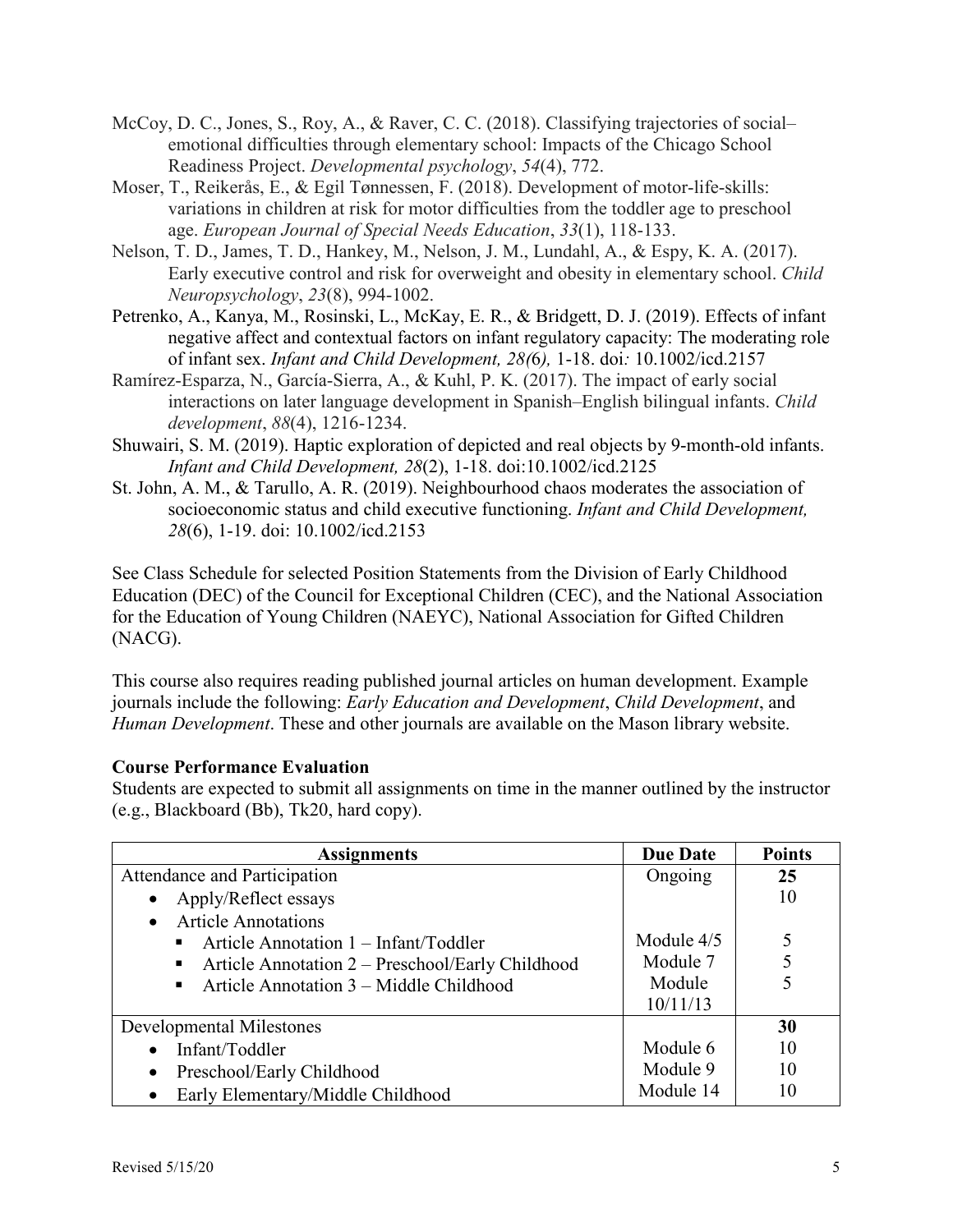| Multiple Influences on Young Children's Development Paper      | Module 12 | 15  |
|----------------------------------------------------------------|-----------|-----|
| Adolescent Development and Development of Gifted Students      | Module 14 |     |
| Assignment                                                     |           |     |
| Case Study Analysis - Infant/Toddler, Preschool, or Early      | Module 15 | 25  |
| Elementary                                                     |           |     |
| <b>Upload Compiled Multiple Influences on Young Children's</b> | Module 15 |     |
| <b>Development Paper and Case Study Analysis to Tk20</b>       |           |     |
| A penalty of about 5% may be assessed for late submissions     |           |     |
| <b>TOTAL</b>                                                   |           | 100 |

## • **Assignments and/or Examinations**

## **Developmental Milestones (30 points, 10 points each)**

Students will prepare a milestone reference document for infant/toddler, preschool/early childhood, and early elementary/middle childhood. Students will identify the major milestones for each of the following domains: physical, social and emotional, speech and language acquisition, and intellectual/cognitive development. Students will identify developmental progressions using typical age-level ranges. Students will use the course text as the primary resource for this project. Other course resources and scholarly articles may also be used to enhance the milestones document.

## **Adolescent Development and Development of Gifted Students Assignment (5 points)**

Using a popular film about adolescents, students will complete a brief written assignment that shows their understanding of (a) adolescent development and (b) the development of gifted students through adolescence, including developmental issues related to gifted education and the use of multiple criteria to identify gifted students.

#### **Multiple Influences on Young Children's Development Paper (15 points)\***

Students will develop a five- to seven-page paper that describes how the following factors may impact child development and learning:

- Family/family structure
- Socio-economic status
- Language and culture
- School
- Community

Students will use in-text citations from the textbook and at least three professional/peer-reviewed articles, book chapters, reports, etc. to support their discussions. Students will include a reference list in APA style.

#### **Case Studies Analysis (25 points)\***

Students will be randomly assigned a video case study from one of three age groups: Infant/Toddler, Preschool, or Early Elementary. They will view the video and then write a paper that discusses the children's unique characteristics and needs and describes at least one developmental theory that supports their analysis of the video vignette.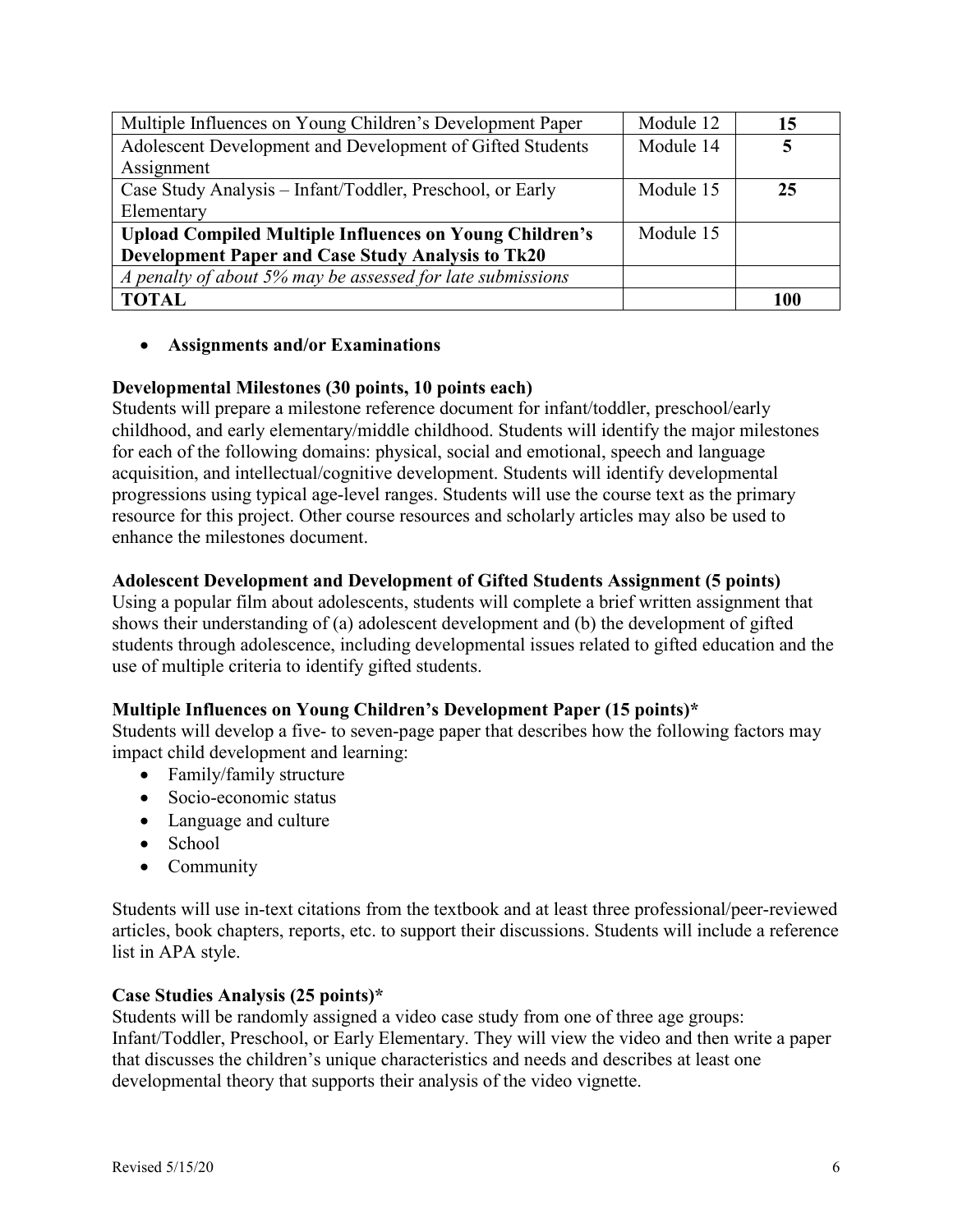**Part A:** Students will describe the child's unique characteristics and needs in relation to relevant developmental milestones. They will cite specific examples observed in the video cases and support their assertions with current research from the course textbook and/or other course materials. They will discuss each of the following areas:

- Physical development,
- Intellectual development,
- Social and emotional development, and
- Speech and language development.

**Part B:** For the case study analysis, candidates will also identify and discuss one major developmental theory that supports their analysis of the video vignette. Accordingly, candidates will respond to the following questions:

- What are the key tenets of the theory?
- How does the theoretical perspective provide insight into the case study analyzed? Students will use in-text citations and include a reference list formatted in APA style.

**\*Tk20 Upload:** At the end of the semester students will consolidate the **Multiple Influences on Young Children's Development Paper** and the **Case Studies Analysis** into one document and submit the consolidated document to Tk20 through Blackboard.

## • **Other Requirements**

## **Attendance and Participation (25 points)**

Because active participation and engagement are imperative for optimal learning, preparation for and participation in in-class and online activities will be evaluated based on the following criteria:

- Students attend class, arrive on time, and stay for the entire class period.
- Students use laptops and personal devices for instructional purposes only.
- Students complete readings and prepare for class activities prior to class as evidenced by their ability to discuss and write about the concepts presented and examined in the texts as well as participate fully in related activities.
- Students are actively involved in in-class and online learning experiences as evidenced by (a) participating in all activities, (b) engaging in small- and large-group discussions, (c) completing written work related to the activities, and (d) supporting the participation and learning of classmates.
- Students show evidence of critical reflective thinking through in-class and online discussions, activities, and written reflections.
- Students display professional dispositions at all times while interacting with the instructor and other students.
- Students complete participation activities across the semester that complement the scheduled course topic. Instructors will periodically collect artifacts from the activities. Students in attendance and who actively engage in the learning experience will receive credit for their efforts. Graded participation activities are not announced and are implemented at the discretion of the instructor.
- Students submit attendance and participation self-evaluation.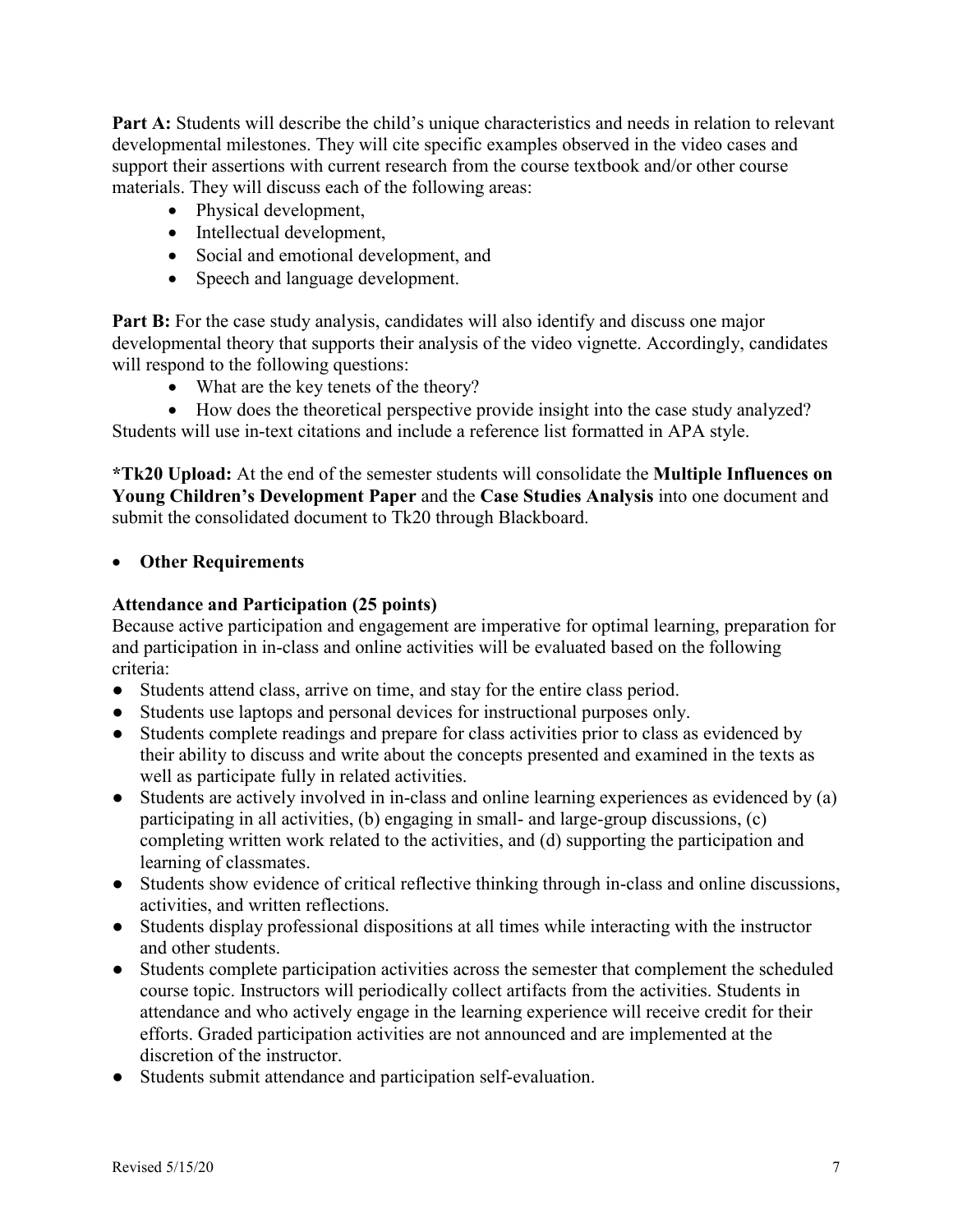Attendance/participation points are assessed via Article Annotation (15 points) and Apply/Reflect (10 points) assignments, below.

## **Article Annotations (15 points, 5 points each)**

Students will explain how research is currently documenting children's development across time. Students will read and annotate three articles. The articles reviewed and prepared for presentation will be provided to students by the course instructor. Students will use the annotation template to document essential elements of the research article and present their annotation to a small discussion group. Annotations will include a brief discussion of the primary research question(s), participants, methods, findings, and conclusions. Over the course of 2 weeks, each member of the small group will emphasize a different developmental domain (e.g., intellectual, social-emotional, physical, or linguistic). Collectively, the presentations and discussions will extend students' understandings of how research is currently documenting children's development across time.

| Infant                         | <b>Toddler/Preschool</b>           | <b>Early Elementary</b>      |
|--------------------------------|------------------------------------|------------------------------|
| Physical – Dillman et al.      | Physical – Moser et al. $(2018)$   | Physical – Nelson et al.     |
| (2019).                        | Intellectual – Liu et al. $(2019)$ | (2017)                       |
| Physical – Forma et al.        | Intellectual – Burns-Nader et      | Intellectual – Bianco et al. |
| (2019).                        | al. (2019).                        | (2019).                      |
| Intellectual – Shuwairi et al. | Social-emotional – St. John et     | Intellectual – Brink et al.  |
| (2019).                        | al. $(2019)$ .                     | (2019).                      |
| Social-Emotional – Petrenko    | Social-emotional – Li et al.       | Social-emotional – McCoy et  |
| et al. $(2019)$ .              | (2018)                             | al. (2018)                   |
| Linguistic - Ramirez-Esparza   | Linguistic – Leach et al.          | Linguistic – Gámez et al.    |
| et al. $(2017)$                | (2019).                            | (2019).                      |
|                                |                                    |                              |

Presenter's Responsibilities (3 points)

• By 11:59 p.m. on the first day of the appropriate module week, presenters will upload to Blackboard their article annotation (3 points). Each week 2 students will present annotations.

Participant's Responsibilities (2 points)

• Students will be assigned to a discussion group of 4-5 members. All students (including presenters) will post 3 or more meaningful questions/comments (0.5 point) about each annotation. Students need to post comments on at least 3 days for each annotation. There will be 4 annotations presented over 2 weeks for a particular age category, providing a total of 2 possible points (2 presentations x 2 weeks x 0.5 point = 2 points). In situations where 2 annotations address the same domain (e.g., 2 annotations about physical development), students only need to post 3 comments about one of them.

# **Apply/Reflect Essays (10 points)**

For each of the first 7 weeks of the course, students will write a short essay (10 lines or more) in response to a prompt provided by the instructor. The first essay is worth 1.6 points and each of the others is worth 1.4 points  $(1.6 + [6 \times 1.4] = 10)$ .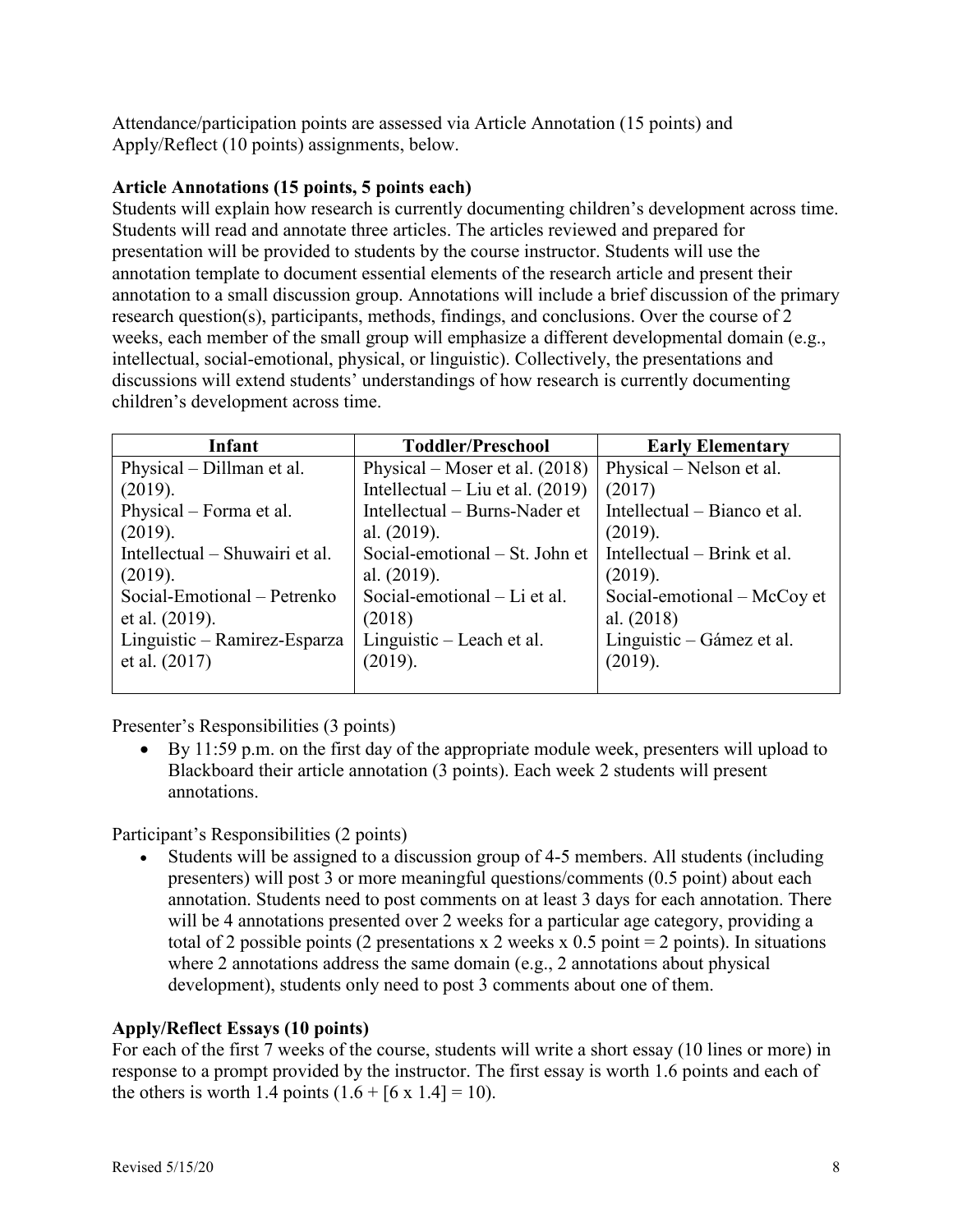## **Written Assignments**

All formal written assignments will be evaluated for content and presentation. The American Psychological Association, Seventh Edition (APA) style will be followed for all written work. All written work unless otherwise noted must be completed on a word processor and should be proofread carefully. (Use spell check!) If students are not confident of their own ability to catch errors, they should have another person proofread their work. When in doubt, they should check the APA manual. Students may consult the Writing Center for additional writing support. Students will do the following:

- 1. Present ideas in a clear, concise, and organized manner. (Avoid wordiness and redundancy.)
- 2. Develop points coherently, definitively, and thoroughly.
- 3. Refer to appropriate authorities, studies, and examples to document where appropriate. (Avoid meaningless generalizations, unwarranted assumptions, and unsupported opinions.)
- 4. Use correct capitalization, punctuation, spelling, and grammar.
- 5. Type the paper with double spacing, indented paragraphs, 1-inch margins all around, and 12-point Times New Roman font.

## • **Grading**

 $A = 95-100$   $A = 90-94$   $B = 87-89$   $B = 80-86$   $C = 70-79$   $F = 70$ Incomplete (IN): This grade may be given to students who are passing a course but who may be unable to complete scheduled coursework for a cause beyond reasonable control.

All CEHD students are held to the university grading policies as described in the Academic Policies section of the current catalog, which can be accessed at [http://catalog.gmu.edu.](http://catalog.gmu.edu/) Those students seeking Virginia initial teaching licensure must earn a B- or better in all graduate licensure coursework.

#### **Professional Dispositions**

Students are expected to exhibit professional behaviors and dispositions at all times. See [https://cehd.gmu.edu/students/policies-procedures/.](https://cehd.gmu.edu/students/policies-procedures/)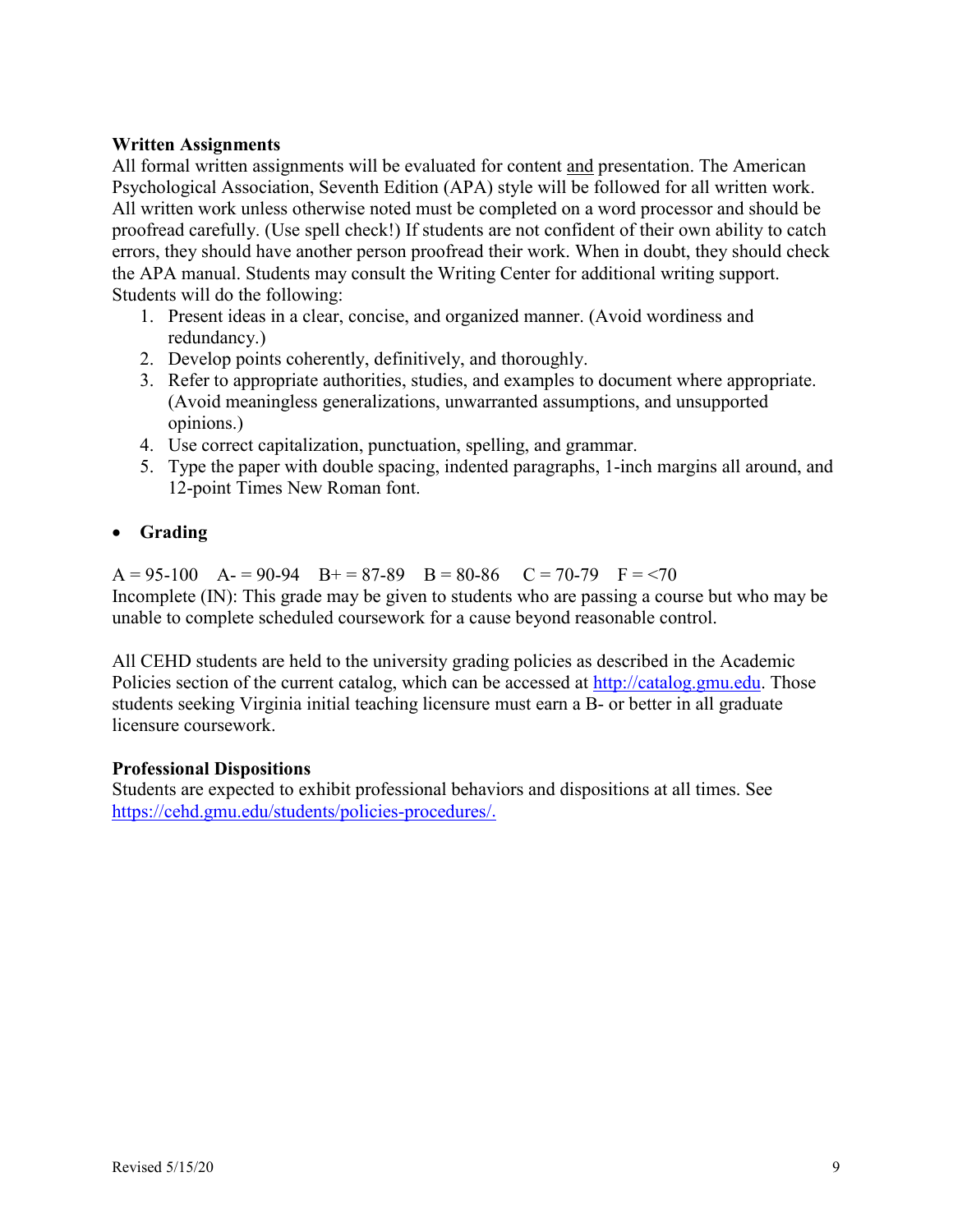# **Class Schedule**

| <b>Module</b>   | <b>Topics</b>                                                                                                                                                                                                                                                                                                                                                              | <b>Assignments &amp; Readings Due</b>                                                                                         |  |  |
|-----------------|----------------------------------------------------------------------------------------------------------------------------------------------------------------------------------------------------------------------------------------------------------------------------------------------------------------------------------------------------------------------------|-------------------------------------------------------------------------------------------------------------------------------|--|--|
| <b>June 1-7</b> |                                                                                                                                                                                                                                                                                                                                                                            |                                                                                                                               |  |  |
| <b>Module 1</b> | Introductions                                                                                                                                                                                                                                                                                                                                                              | Lightfoot et al., Chapter 1                                                                                                   |  |  |
|                 | <b>Syllabus and Assignments Review</b>                                                                                                                                                                                                                                                                                                                                     | <b>Apply/Reflect essay</b>                                                                                                    |  |  |
|                 | <b>Studying Human Development</b><br>• Historical beliefs<br>Grand and modern theories of<br>development<br>• Methods to study development                                                                                                                                                                                                                                 |                                                                                                                               |  |  |
| <b>Module 2</b> | Biological and Cultural Foundations of<br>Development<br>• Development in the context of culture<br>• Development in the context of family<br>• Biological/physical/medical factors that<br>contribute to development<br>Prenatal Development and Birth<br>The prenatal period<br>• Maternal conditions and teratogens<br>Etiology of developmental disorders<br>$\bullet$ | Lightfoot et al., Chapters 2, 3<br><b>DEC Position Statement: Low</b><br>Birth Weight, Prematurity, and<br>Early Intervention |  |  |
|                 | The newborn<br>$\bullet$<br><b>June 8-14</b>                                                                                                                                                                                                                                                                                                                               |                                                                                                                               |  |  |
| <b>Module 3</b> | Infancy: The First Three Months<br>• Brain development<br>• Theories of early development                                                                                                                                                                                                                                                                                  | Lightfoot et al., Chapter 4<br><b>Apply/Reflect essay</b>                                                                     |  |  |
| <b>Module 4</b> | Infancy: Physical and Cognitive/Intellectual<br>Development<br>Physical growth and brain development<br>Fine and gross motor development<br>Cognitive/intellectual development<br>Attention and memory<br>Selecting appropriate resources                                                                                                                                  | Lightfoot et al., Chapter 5<br><b>Discussion - Article</b><br><b>Annotation 1: Infant/Toddler</b><br>(physical & cognitive)   |  |  |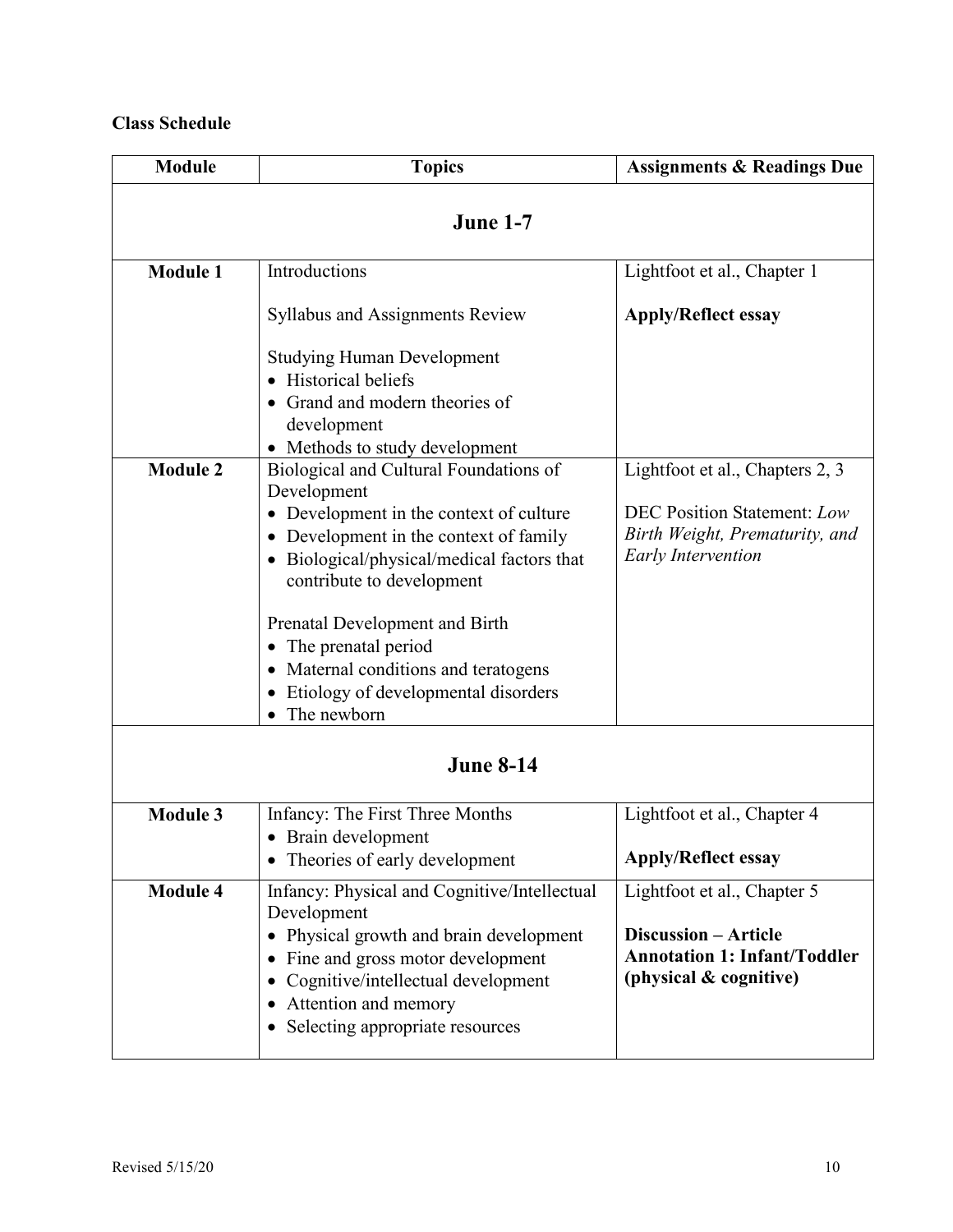| <b>Module</b>   | <b>Topics</b>                                                                                                                                                                                                                                                                                             | <b>Assignments &amp; Readings Due</b>                                                                                                                                                                                                                                                |  |  |  |
|-----------------|-----------------------------------------------------------------------------------------------------------------------------------------------------------------------------------------------------------------------------------------------------------------------------------------------------------|--------------------------------------------------------------------------------------------------------------------------------------------------------------------------------------------------------------------------------------------------------------------------------------|--|--|--|
|                 | <b>June 15-21</b>                                                                                                                                                                                                                                                                                         |                                                                                                                                                                                                                                                                                      |  |  |  |
| <b>Module 5</b> | Infancy: Social and Emotional Development<br>Infant emotions<br>Relationships<br>Communication<br>• Guide learning experiences                                                                                                                                                                            | Lightfoot et al., Chapter 6<br><b>Apply/Reflect essay</b><br><b>Discussion - Article</b><br><b>Annotation 1: Infant/Toddler</b><br>(social-emotional & linguistic)                                                                                                                   |  |  |  |
| <b>Module 6</b> | Early Childhood: Speech and Language<br>Acquisition<br>• Phonological, semantic, grammar, and<br>pragmatic development<br>Theories of language acquisition<br><b>June 22-28</b>                                                                                                                           | Lightfoot et al., Chapter 7<br>Due to Bb - Developmental<br><b>Milestones: Infant/Toddlers</b>                                                                                                                                                                                       |  |  |  |
| <b>Module 7</b> | Early Childhood: Physical and<br>Cognitive/Intellectual Development<br>• Theories of development<br>Physical growth and health<br>Fine and gross motor development<br>$\bullet$<br>• Cognitive/intellectual development,<br>including students with<br>disabilities/disorders and those who are<br>gifted | Lightfoot et al., Chapter 8<br><b>Apply/Reflect essay</b><br><b>NAGC Position Statement:</b><br>Redefining Giftedness for a<br>New Century: Shifting the<br>Paradigm<br><b>Discussion - Article</b><br><b>Annotation 2: Preschool /</b><br>Early Childhood (physical &<br>cognitive) |  |  |  |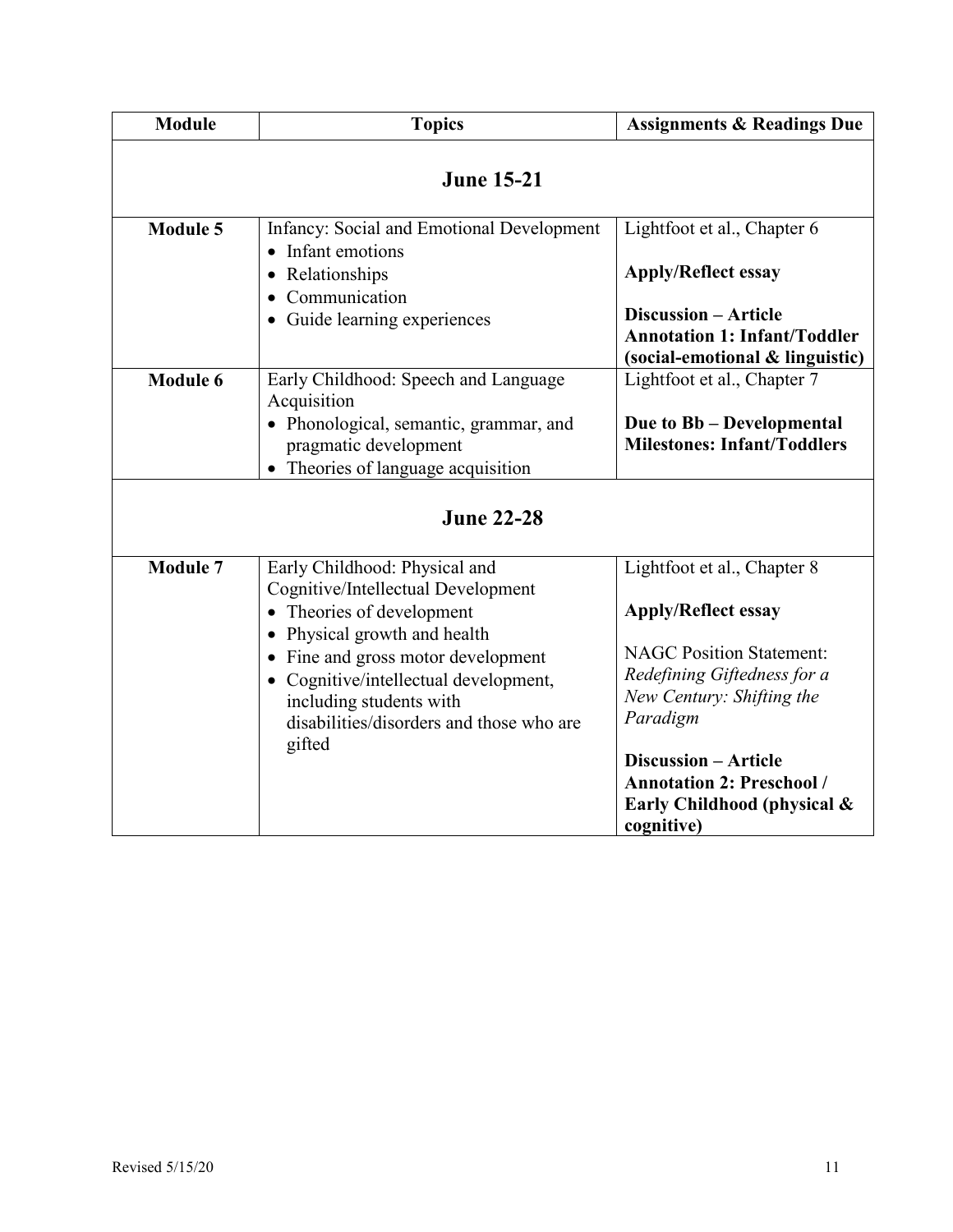| <b>Module</b>   | <b>Topics</b>                                                                                                                                                                                                                                                                                                                                                                                                                                             | <b>Assignments &amp; Readings Due</b>                                                                                                                                                                                                                                        |  |
|-----------------|-----------------------------------------------------------------------------------------------------------------------------------------------------------------------------------------------------------------------------------------------------------------------------------------------------------------------------------------------------------------------------------------------------------------------------------------------------------|------------------------------------------------------------------------------------------------------------------------------------------------------------------------------------------------------------------------------------------------------------------------------|--|
| <b>Module 8</b> | Early Childhood: Social and Emotional<br>Development<br>• Identity and moral development<br>• Developmentally appropriate expectations<br>for self-regulation and behavior<br>• Nurturing social and emotional<br>development, including children with<br>disabilities/disorders and those who are<br>gifted                                                                                                                                              | Lightfoot et al., Chapter 9<br><b>NAGC Position Statement:</b><br>Nurturing Social and<br><b>Emotional Development of</b><br>Gifted Children                                                                                                                                 |  |
|                 | <b>June 29 - July 5</b>                                                                                                                                                                                                                                                                                                                                                                                                                                   |                                                                                                                                                                                                                                                                              |  |
| <b>Module 9</b> | Applying Development to Learning<br>Experiences<br>• Meeting the needs of culturally,<br>linguistically, and socioeconomically<br>diverse and ability-diverse children and<br>their families<br>• Selecting culturally and linguistically<br>appropriate resources<br>Guiding learning experiences and making<br>$\bullet$<br>them meaningful to students, including<br>students with developmental<br>disabilities/disorders and those who are<br>gifted | <b>NAEYC</b> Position Statement:<br>Developmentally Appropriate<br>Practice in Early Childhood<br>Programs Serving Children<br>From Birth Through Age 8<br><b>Apply/Reflect essay</b><br>Due to Bb - Developmental<br><b>Milestones: Preschool/Early</b><br><b>Childhood</b> |  |
| Module 10       | Family, Cultural, and Community Contexts<br>of Development<br>• Parenting and development<br>• Communities and culture influence on<br>development<br>The role of media on early development<br>$\bullet$                                                                                                                                                                                                                                                 | Lightfoot et al., Chapter 10<br><b>Discussion - Article</b><br><b>Annotation 3: Early</b><br><b>Elementary/Middle</b><br><b>Childhood</b> (social-emotional<br>& linguistic)                                                                                                 |  |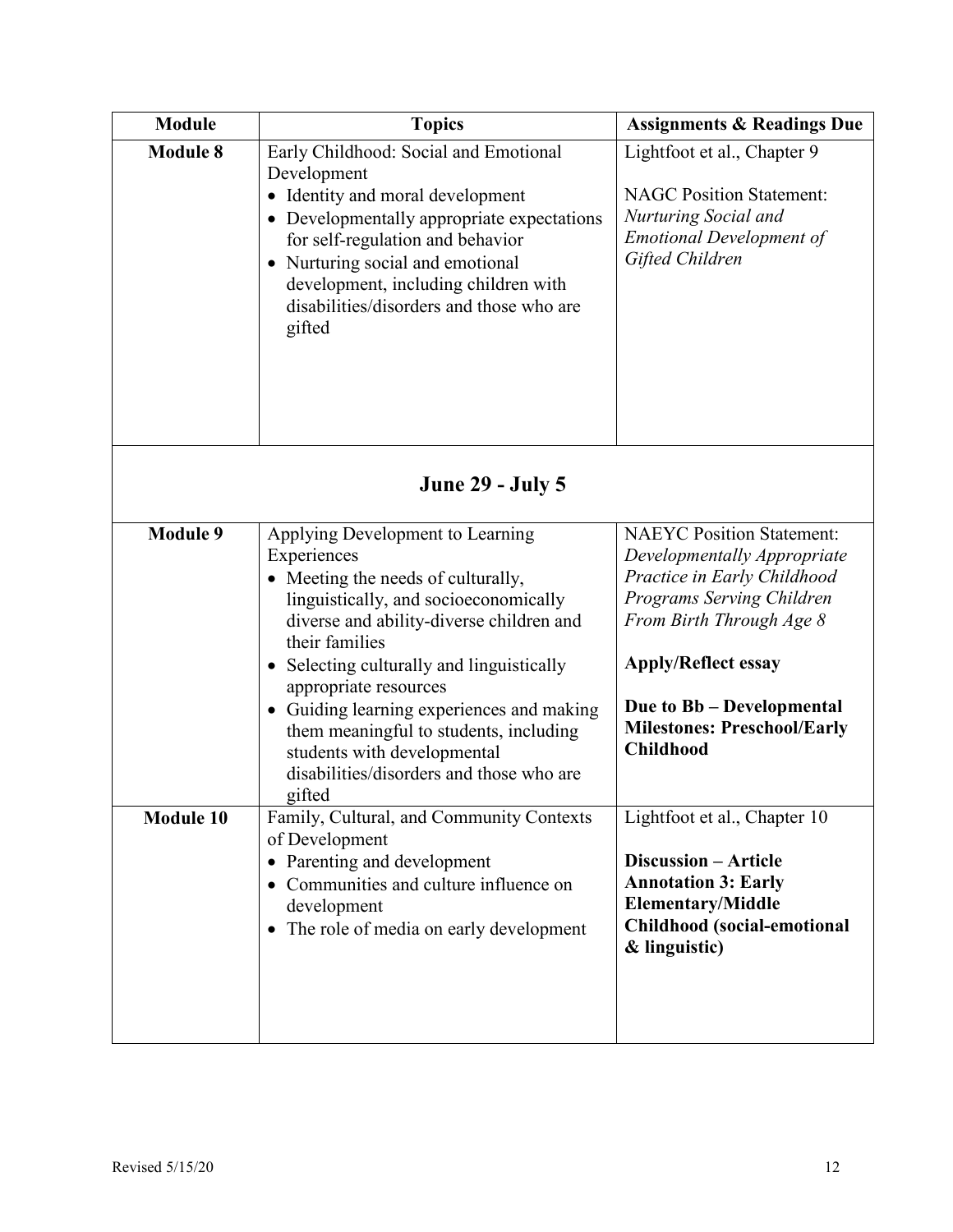| <b>Module</b>     | <b>Topics</b>                                                                                                                                                                                                                                                         | <b>Assignments &amp; Readings Due</b>                                                                                                                                                                                                                  |  |  |
|-------------------|-----------------------------------------------------------------------------------------------------------------------------------------------------------------------------------------------------------------------------------------------------------------------|--------------------------------------------------------------------------------------------------------------------------------------------------------------------------------------------------------------------------------------------------------|--|--|
| <b>July 6-12</b>  |                                                                                                                                                                                                                                                                       |                                                                                                                                                                                                                                                        |  |  |
| <b>Module 11</b>  | Middle Childhood: School as a Context for<br>Development<br>• School readiness                                                                                                                                                                                        | Lightfoot et al., Chapter 12<br><b>Apply/Reflect essay</b>                                                                                                                                                                                             |  |  |
|                   | Addressing developmental<br>disabilities/disorders, giftedness, and<br>developmental differences in schools                                                                                                                                                           | <b>Discussion - Article</b><br><b>Annotation 3: Early</b><br><b>Elementary/Middle</b><br>Childhood (physical &<br>cognitive)                                                                                                                           |  |  |
| <b>Module 12</b>  | Middle Childhood: Physical and<br>Cognitive/Intellectual Development<br>• Theories of development<br>• Individual differences, including<br>disabilities/disorders and giftedness<br>• Using multiple criteria to identify gifted<br>students, including measuring IQ | Lightfoot et al., Chapter 11<br><b>NAGC Position Statement:</b><br>Identifying and Serving<br>Culturally and Linguistically<br>Diverse Gifted Students<br>Due to Bb - Multiple<br><b>Influences on Young</b><br><b>Children's Development</b><br>Paper |  |  |
| <b>July 13-19</b> |                                                                                                                                                                                                                                                                       |                                                                                                                                                                                                                                                        |  |  |
| <b>Module 13</b>  | Middle Childhood: Social & Emotional<br>Development<br>• Theories of development<br>• Moral development<br>• Parental and peer influence                                                                                                                              | Lightfoot et al., Chapter 13<br><b>Apply/Reflect essay</b><br><b>Discussion - Article</b><br><b>Annotation 3: Early</b><br><b>Elementary/Middle</b><br><b>Childhood</b> (social-emotional<br>& linguistic)                                             |  |  |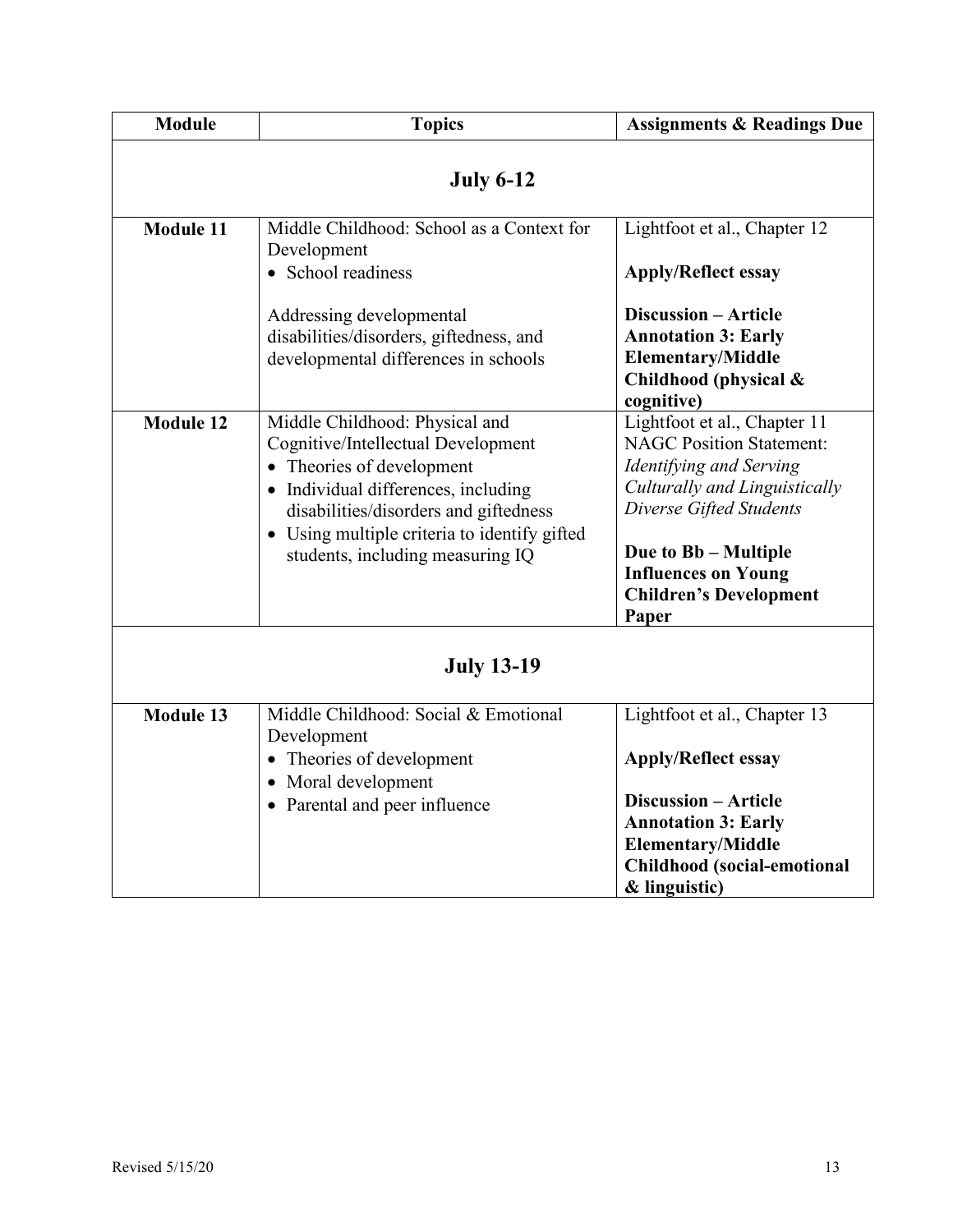| <b>Module</b>    | <b>Topics</b>                                                                                                                                                                                                                                                                                                                                                                                                                                       | <b>Assignments &amp; Readings Due</b>        |
|------------------|-----------------------------------------------------------------------------------------------------------------------------------------------------------------------------------------------------------------------------------------------------------------------------------------------------------------------------------------------------------------------------------------------------------------------------------------------------|----------------------------------------------|
| <b>Module 14</b> | Adolescence: Physical and<br>Cognitive/Intellectual Development                                                                                                                                                                                                                                                                                                                                                                                     | Lightfoot et al., Chapters 14, 15            |
|                  | • Theories of development<br>Due to Bb – Developmental<br><b>Milestones: Early</b><br>• Puberty and physical development<br><b>Elementary/Middle</b><br>• Moral development<br><b>Childhood</b><br>Adolescence: Social and Emotional<br>Due to Bb - Adolescent<br>Development<br>Development and<br>• Regulating emotions<br><b>Development of Gifted</b><br>• Parent and peer relationships<br><b>Students Assignment</b><br>Identity<br>$\bullet$ |                                              |
|                  |                                                                                                                                                                                                                                                                                                                                                                                                                                                     |                                              |
|                  | <b>July 20-23</b>                                                                                                                                                                                                                                                                                                                                                                                                                                   |                                              |
| <b>Module 15</b> |                                                                                                                                                                                                                                                                                                                                                                                                                                                     | Due to Bb – Case Study<br><b>Analysis</b>    |
|                  |                                                                                                                                                                                                                                                                                                                                                                                                                                                     | <b>Upload Case Study Analysis</b><br>to Tk20 |
|                  |                                                                                                                                                                                                                                                                                                                                                                                                                                                     | Last day to submit late<br>assignments       |

Note: Faculty reserves the right to alter the schedule as necessary, with notification to students.

# **Core Values Commitment**

The College of Education and Human Development is committed to collaboration, ethical leadership, innovation, research-based practice, and social justice. Students are expected to adhere to these principles: [http://cehd.gmu.edu/values/.](http://cehd.gmu.edu/values/)

# **GMU Policies and Resources for Students**

#### *Policies*

- Students must adhere to the guidelines of the Mason Honor Code (see [https://catalog.gmu.edu/policies/honor-code-system/\)](https://catalog.gmu.edu/policies/honor-code-system/).
- Students must follow the university policy for Responsible Use of Computing (see [https://universitypolicy.gmu.edu/policies/responsible-use-of-computing/\)](https://universitypolicy.gmu.edu/policies/responsible-use-of-computing/).
- Students are responsible for the content of university communications sent to their Mason email account and are required to activate their account and check it regularly. All communication from the university, college, school, and program will be sent to students **solely** through their Mason email account.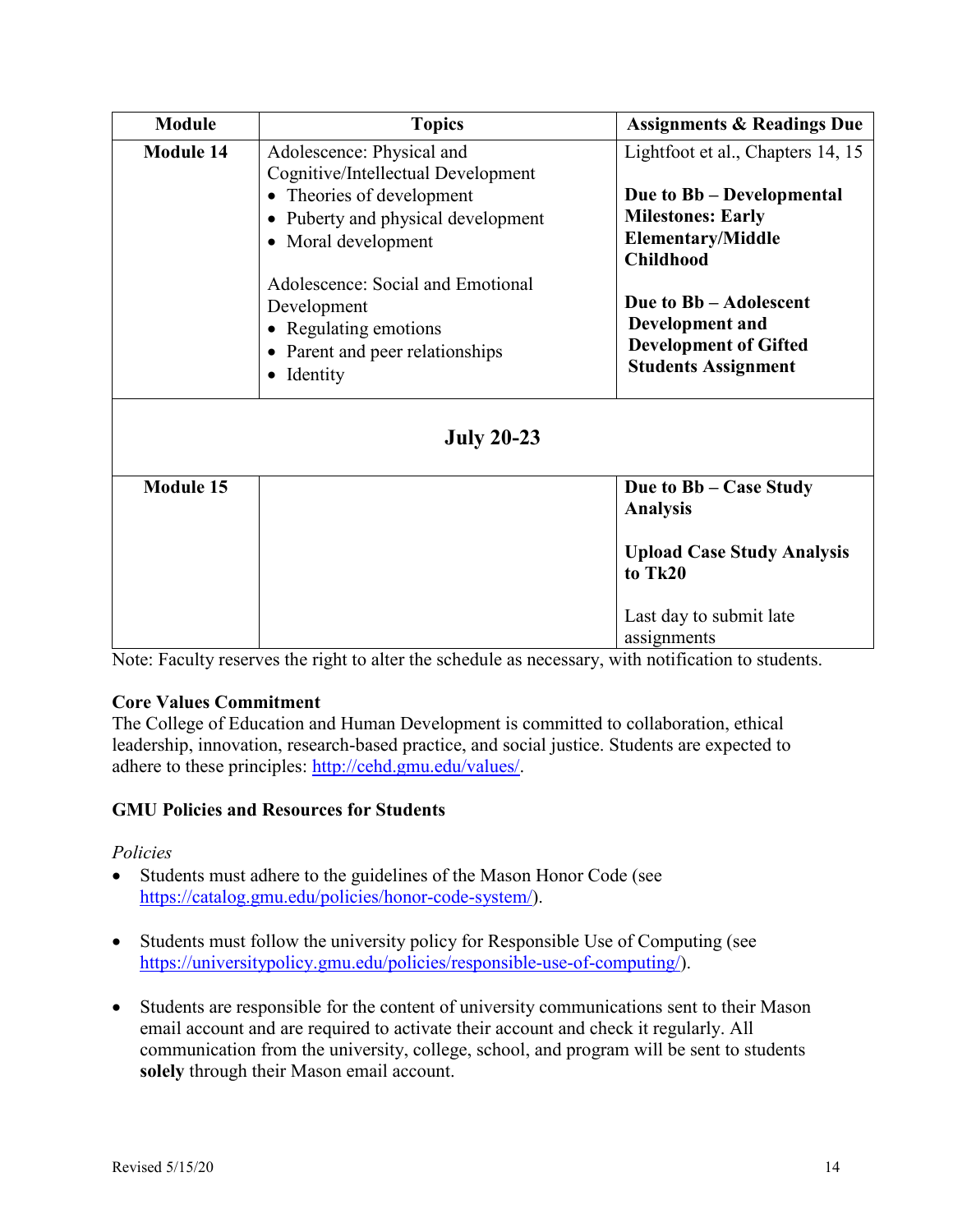- Students with disabilities who seek accommodations in a course must be registered with George Mason University Disability Services. Approved accommodations will begin at the time the written letter from Disability Services is received by the instructor (see [http://ds.gmu.edu/\)](http://ds.gmu.edu/).
- Students must follow the university policy stating that all sound emitting devices shall be silenced during class unless otherwise authorized by the instructor.

## *Campus Resources*

- Support for submission of assignments to Tk20 should be directed to [tk20help@gmu.edu](mailto:tk20help@gmu.edu) or [https://cehd.gmu.edu/aero/tk20.](https://cehd.gmu.edu/aero/tk20) Questions or concerns regarding use of Blackboard should be directed to [https://its.gmu.edu/knowledge-base/blackboard-instructional](https://its.gmu.edu/knowledge-base/blackboard-instructional-technology-support-for-students/)[technology-support-for-students/.](https://its.gmu.edu/knowledge-base/blackboard-instructional-technology-support-for-students/)
- For information on student support resources on campus, see [https://ctfe.gmu.edu/teaching/student-support-resources-on-campus.](https://ctfe.gmu.edu/teaching/student-support-resources-on-campus)

**Notice of mandatory reporting of sexual assault, interpersonal violence, and stalking:** As a faculty member, I am designated as a "Responsible Employee," and must report all disclosures of sexual assault, interpersonal violence, and stalking to Mason's Title IX Coordinator per University Policy 1202. If you wish to speak with someone confidentially, please contact one of Mason's confidential resources, such as Student Support and Advocacy Center (SSAC) at 703- 380-1434 or Counseling and Psychological Services (CAPS) at 703-993-2380. You may also seek assistance from Mason's Title IX Coordinator by calling 703-993-8730, or emailing [titleix@gmu.edu.](mailto:titleix@gmu.edu)

**For additional information on the College of Education and Human Development, please visit our website: [http://cehd.gmu.edu.](http://cehd.gmu.edu/)**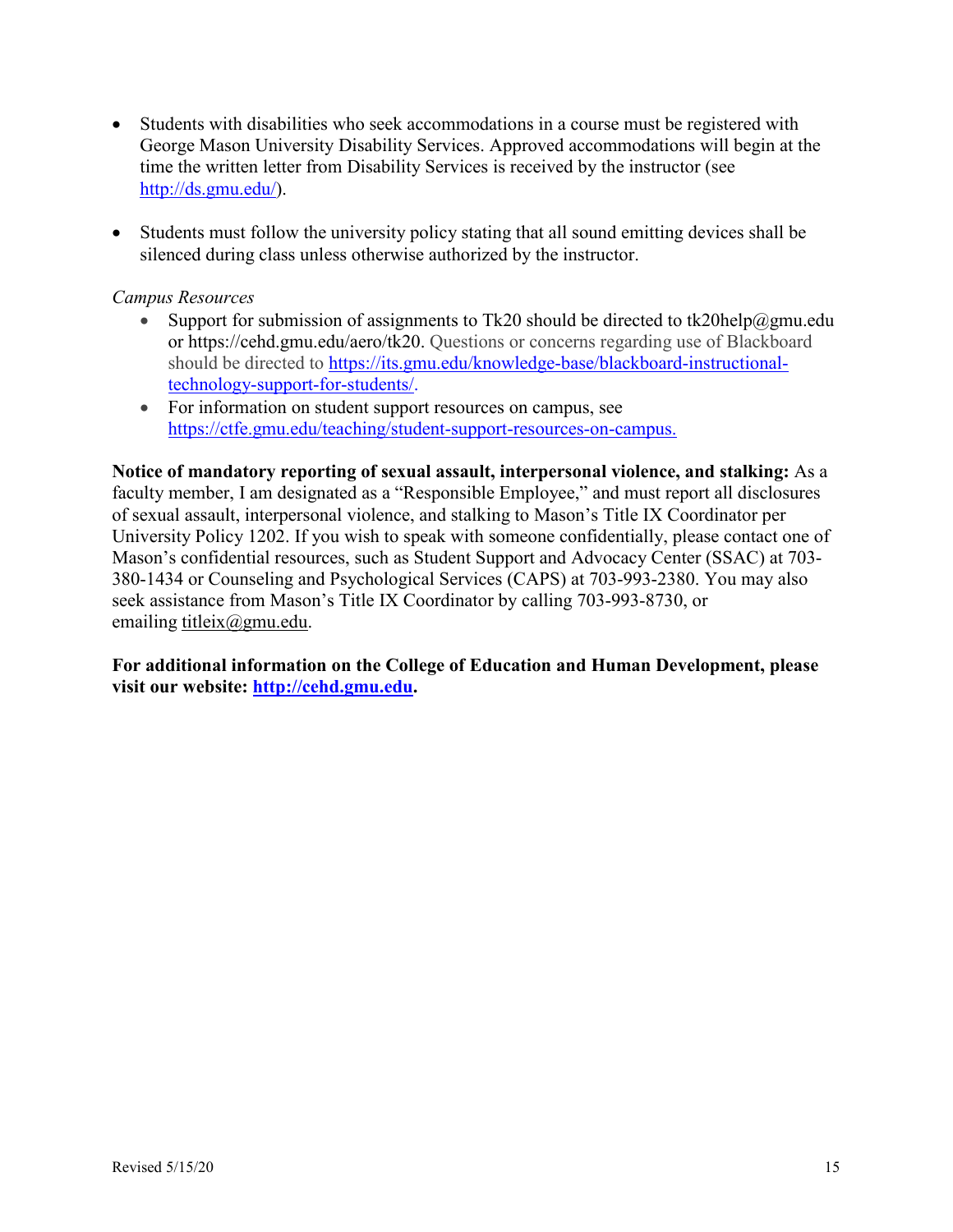# **Evaluation Guides**

| <b>Multiple Influences on Young Children's Development</b> |                  |                       |                    |                      |
|------------------------------------------------------------|------------------|-----------------------|--------------------|----------------------|
|                                                            | <b>Exceeds</b>   | <b>Meets</b>          | Approaches         | <b>Does Not Meet</b> |
| <b>CEC 1.1</b>                                             | Student          | Student discussed     | Student attempted  | Student did not      |
| Understand                                                 | provided         | socio-cultural        | to describe        | show                 |
| how language,                                              | discussion that  | contexts that         | multiple           | knowledge of         |
| culture, and                                               | met              | influence a child's   | influences that    | the multiple         |
| family                                                     | expectations     | development and       | may impact         | influences that      |
| background                                                 | and reflected    | learning, including   | children's         | may impact           |
| influence the                                              | complex          | family,               | development and    | children's           |
| learning of                                                | understanding    | socioeconomic status, | learning.          | development          |
| individuals                                                | of the           | language, culture,    | However, student   | and learning.        |
| with                                                       | interaction      | school, and           | did not accurately |                      |
| exceptionalities                                           | between          | community.            | discuss            |                      |
|                                                            | children's       |                       | influencers on     |                      |
| <b>NAEYC1b</b>                                             | social-cultural  |                       | children's         |                      |
| Knowing and                                                | context and      |                       | development.       |                      |
| understanding                                              | their individual |                       |                    |                      |
| the multiple                                               | learning and     |                       |                    |                      |
| influences on                                              | developmental    |                       |                    |                      |
| development                                                | variations.      |                       |                    |                      |
| and learning                                               |                  |                       |                    |                      |